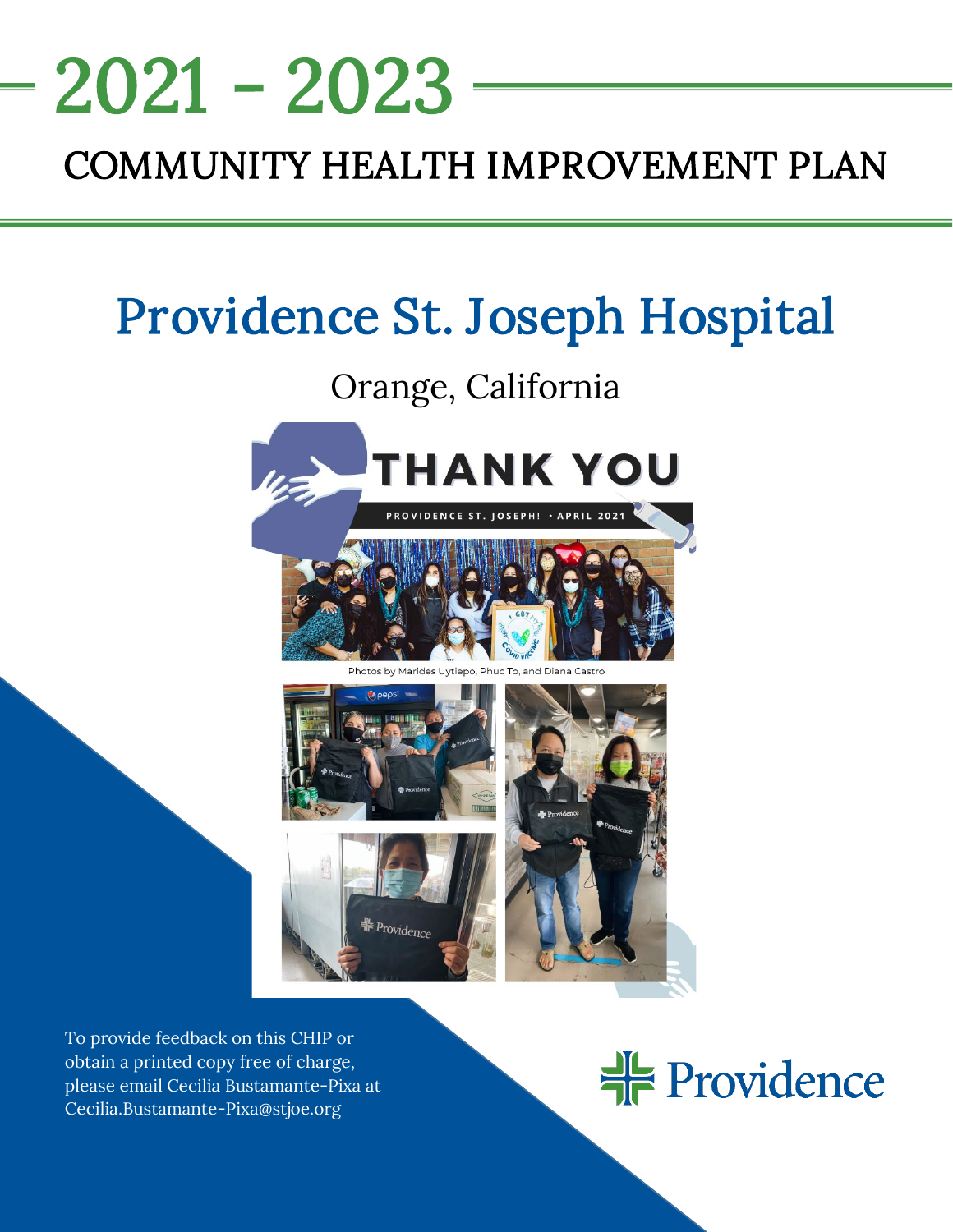# CONTENTS

| Providence St. Joseph Hospital Community Health Improvement Plan Priorities  4         |
|----------------------------------------------------------------------------------------|
|                                                                                        |
|                                                                                        |
|                                                                                        |
|                                                                                        |
|                                                                                        |
|                                                                                        |
|                                                                                        |
|                                                                                        |
|                                                                                        |
|                                                                                        |
|                                                                                        |
|                                                                                        |
|                                                                                        |
|                                                                                        |
|                                                                                        |
| Addressing the Needs of the Community: 2021-2023 Key Community Benefit Initiatives and |
|                                                                                        |
|                                                                                        |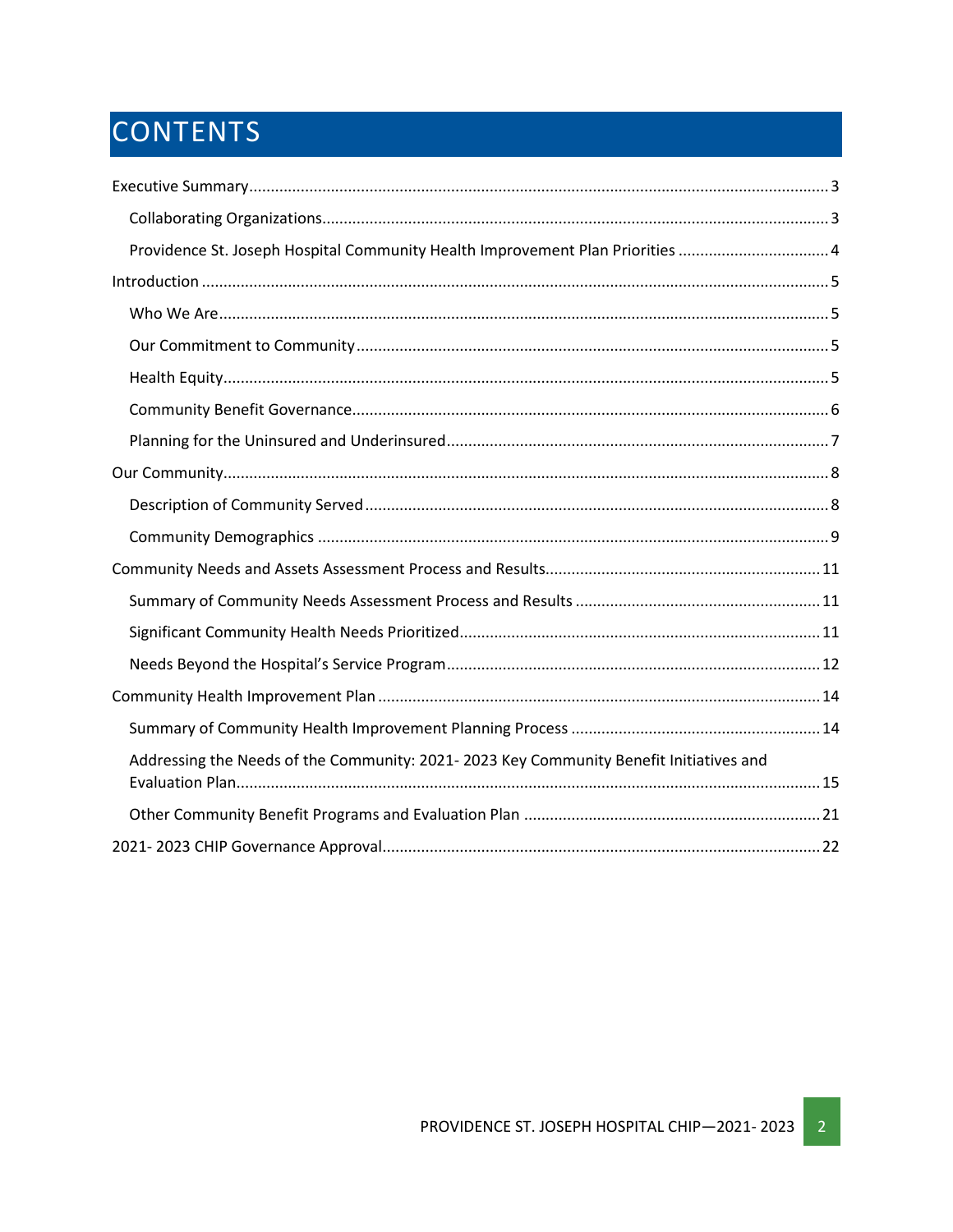# <span id="page-2-0"></span>EXECUTIVE SUMMARY

Providence continues its Mission of service in Orange County through Providence St. Joseph Hospital (SJO). SJO is an acute-care hospital with 465 licensed beds, founded in 1929 and located in Orange, California. The hospital's service area is the entirety of Central Orange County, including 2,590,000 people.

Providence St. Joseph Hospital dedicates resources to improve the health and quality of life for the communities it serves, with special emphasis on the needs of the economically poor and vulnerable. During the most recent calendar year, the hospital provided \$68,180,230 in Community Benefit in response to unmet needs.

The Community Health Needs Assessment (CHNA) is an opportunity for Providence St. Joseph Hospital to engage the community every three years with the goal of better understanding community strengths and needs. The results of the CHNA are used to guide and inform efforts to better address the needs of the community. Through a mixed-methods approach, using quantitative and qualitative data, the CHNA process relied on several sources of information to identify community needs. Across Orange County, information collected includes community data-level from the Orange County Health Improvement Partnership; 2019 Kaiser Permanente CHNA; 2019 University of California, Irvine Medical Center CHNA; CalOptima Member Survey; state and national public health data; and hospital utilization data.

# <span id="page-2-1"></span>Collaborating Organizations

Orange County Health Improvement Partnership (HIP), Kaiser Permanente, and CalOptima, and University of California, Irvine (UCI) conducted various community and stakeholder engagement sessions in 2019. While Providence Orange County had planned several for Spring 2020, these sessions had to be cancelled due to the COVID-19 pandemic. In lieu of those sessions, we are leveraging the previously collected information from local partners and will update with additional community feedback and input as appropriate in response to the pandemic.

#### ORANGE COUNTY HEALTH IMPROVEMENT PARTNERSHIP (HIP)

Overall, the HIP identified homelessness and housing; environmental health; safety; mental health and substance use; access to care; nutrition; early childhood development; and support for aging populations as the key themes from the sessions. They conducted six diverse focus groups with underrepresented communities, including Vietnamese older adults, Spanish-speaking adults and mothers, adolescents, and service providers.

#### KAISER PERMANENTE CHNA 2019 (ANAHEIM AND IRVINE)

Kaiser Permanente's 2019 CHNA included focus groups based upon high-level findings from secondary data analysis. Additionally, 18 stakeholder interviews were conducted representing the non-profit sector, education, and county agencies. These stakeholders identified housing insecurity, food insecurity, asthma and stroke disparities, oral health, mental health/suicide, and older adult health as key needs. Kaiser Permanente's identified priorities for the service area were access to health care; economic, housing, and food insecurities; mental health and substance use; stroke; and suicide.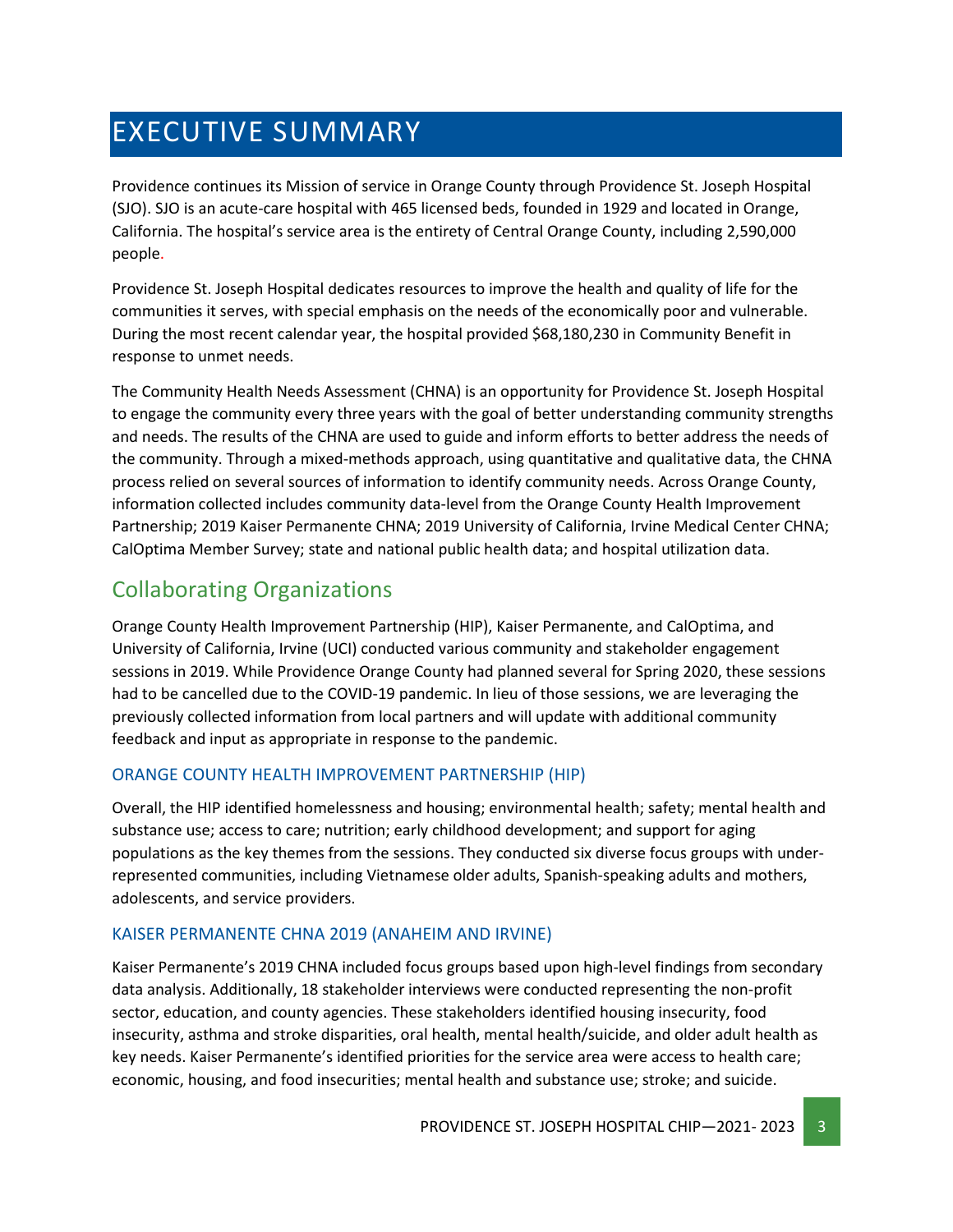#### CALOPTIMA MEMBER SURVEY

CalOptima is a county organized health system that administers health insurance programs for children, adults, seniors with low incomes and people with disabilities. They administered a member survey as part of a comprehensive assessment. The survey reached a wide variety of demographics and included insights into needs beyond members' immediate health care needs, including social determinants of health. The report notes access barriers, lack of awareness of benefits and resources, and negative social and environmental impacts as the key themes identified.

#### UNIVERSITY OF CALIFORNIA, IRVINE CHNA 2019

The UCI CHNA included input from stakeholders gathered in Fall 2018, including Orange County Health Care Agency. Stakeholders were asked to rank order identified health needs. The percentage of responses were presented for those needs with severe or significant impact on the community, had worsened over time, and had a shortage or absence of resources available in the community, and level of importance in the community. Substance use and misuse; mental health; and housing and homelessness were the top ranked priorities.

# <span id="page-3-0"></span>Providence St. Joseph Hospital Community Health Improvement Plan **Priorities**

As a result of the findings of our 2021 [CHNA](https://www.providence.org/about/annual-report/chna-and-chip-reports) and through a prioritization process aligned with our Mission, resources, and hospital strategic plan, St. Joseph Hospital will focus on the following areas for its 2021-2023 Community Benefit efforts:

#### MENTAL HEALTH

Creating awareness and services addressing mental health along with substance use.

#### HEALTH CARE ACCESS

Increasing health care access as well as other resources for areas that have the biggest challenges.

#### HOMELESSNESS AND HOUSING

Social determinants of health, like housing, have an impact on health. Addressing housing, homelessness and homeless prevention will improve health in the communities we serve.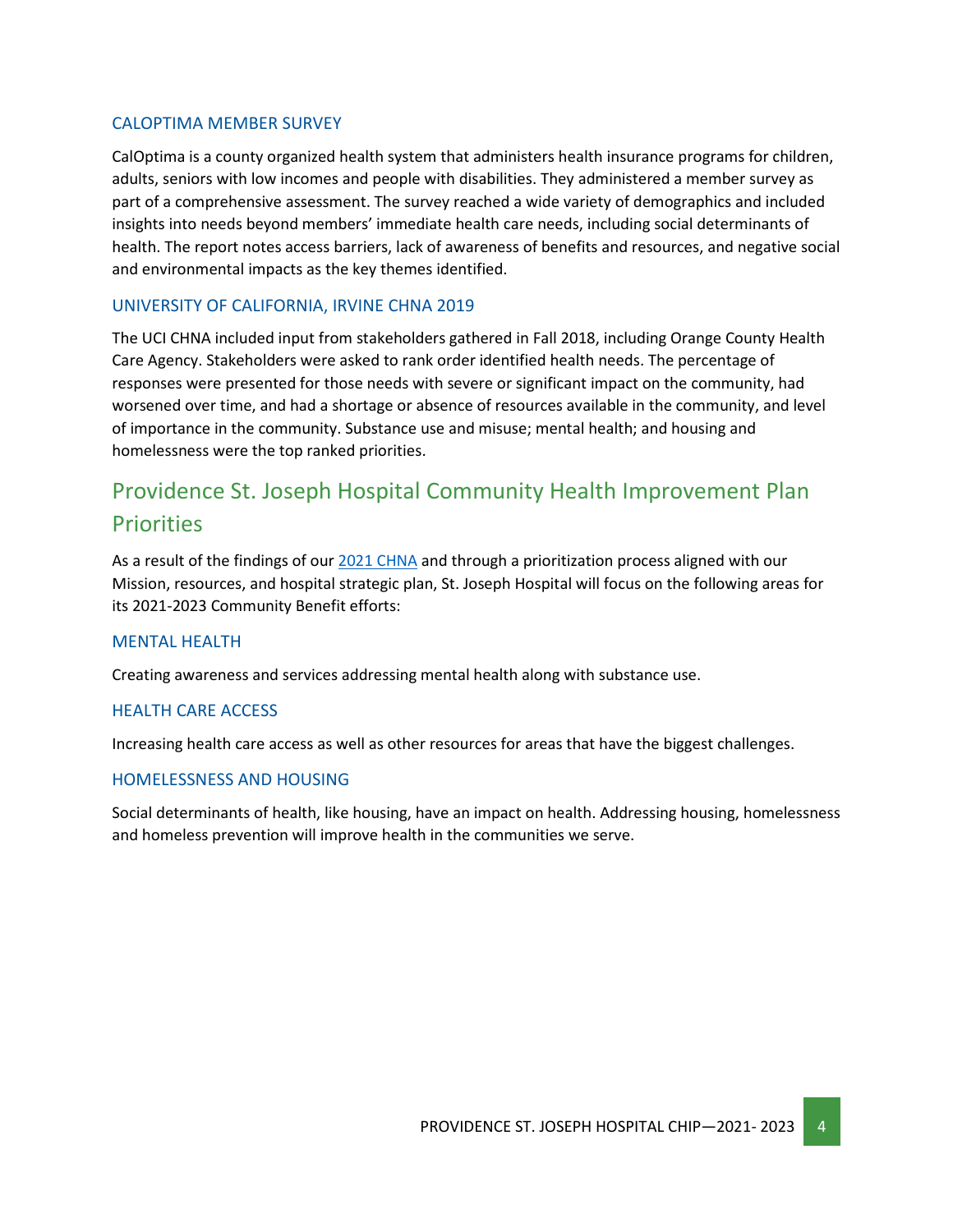# <span id="page-4-0"></span>INTRODUCTION

### <span id="page-4-1"></span>Who We Are

| <b>Our Mission</b> | As expressions of God's healing love, witnessed through the ministry of Jesus,<br>we are steadfast in serving all, especially those who are poor and vulnerable. |
|--------------------|------------------------------------------------------------------------------------------------------------------------------------------------------------------|
| <b>Our Vision</b>  | Health for a Better World.                                                                                                                                       |
| <b>Our Values</b>  | Compassion $-$ Dignity $-$ Justice $-$ Excellence $-$ Integrity                                                                                                  |

Providence St. Joseph Hospital is an acute care hospital founded in 1929 and located in Orange, California. The hospital has 465 licensed beds, a staff of more than 3,100, and professional relationships with more than 1,000 local physicians. Major programs and services offered to the community include the following: cardiac care, stroke/neuro, orthopedics, rehabilitation, oncology, emergency medicine, and obstetrics.

## <span id="page-4-2"></span>Our Commitment to Community

St. Joseph Hospital dedicates resources to improve the health and quality of life for the communities we serve. During Calendar Year 2020, SJO provided \$68,[1](#page-4-4)80,230 in Community Benefit<sup>1</sup> in response to unmet needs and to improve the health and well-being of those we serve in Central Orange County.

### <span id="page-4-3"></span>Health Equity

At Providence St. Joseph Health, we acknowledge that all people do not have equal opportunities and access to living their fullest, healthiest lives due to systems of oppression and inequities. We are committed to ensuring health equity for all by addressing the underlying causes of racial and economic inequities and health disparities. Our Vision is "Health for a Better World," and to achieve that we believe we must address not only the clinical care factors that determine a person's length and quality of life, but also the social and economic factors, the physical environment, and the health behaviors that all play an active role in determining health outcomes.

To ensure that equity is foundational to our CHIP, we have developed an equity framework that outlines the best practices that each of our hospital will implement when completing a CHIP. These practices include, but are not limited to the following:

<span id="page-4-4"></span> $1$  Per federal reporting and guidelines from the Catholic Health Association.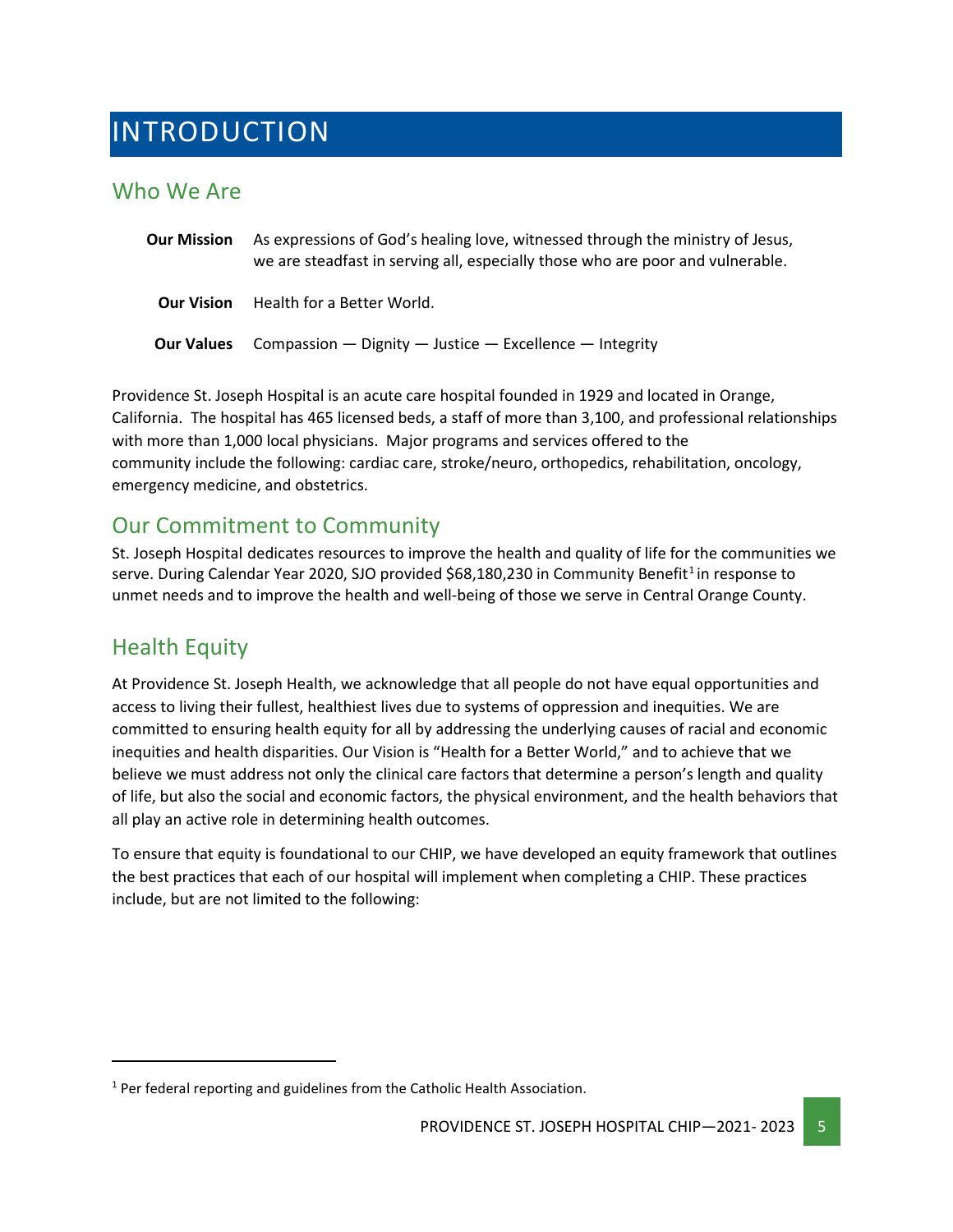*Figure 1. Best Practices for Centering Equity in the CHIP*



Address root causes of inequities by utilizing evidence-based and leading practices

Explicitly state goal of reducing health disparities and social inequities



Reflect our values of justice and dignity



Leverage community strengths

### <span id="page-5-0"></span>Community Benefit Governance

Providence St. Joseph Hospital demonstrates organizational commitment to the community benefit process through the allocation of staff time, financial resources, participation and collaboration with community partners. The Director of Community Health Investment is responsible for coordinating implementation of State and Federal 501r requirements.

A charter approved in 2007 and revised in 2020 established the formation of the SJO Community Health Committee. The role of the Community Health Committee is to support the Board of Trustees in overseeing community benefit issues. The Committee acts in accordance with a Board-approved charter. The Community Health Committee is charged with developing policies and programs that address identified needs in the service area particularly for underserved populations, overseeing development and implementation of the Community Health Needs Assessment (CHNA) and Community Health Improvement Plan (CHIP), and overseeing and directing the Community Benefit (CB) activities.

The Community Health Committee has a minimum of eight members including three members of the Board of Trustees. Current membership includes 3 members of the Board of Trustees and 10 community members. A majority of members have knowledge and experience with the populations most likely to have disproportionate unmet health needs. The Community Health Committee generally meets quarterly.

#### ROLES AND RESPONSIBILITIES

#### *Senior Leadership*

• Chief Executive and senior leaders including the hospital's Chief Mission Integration Officer, are directly accountable for CB performance.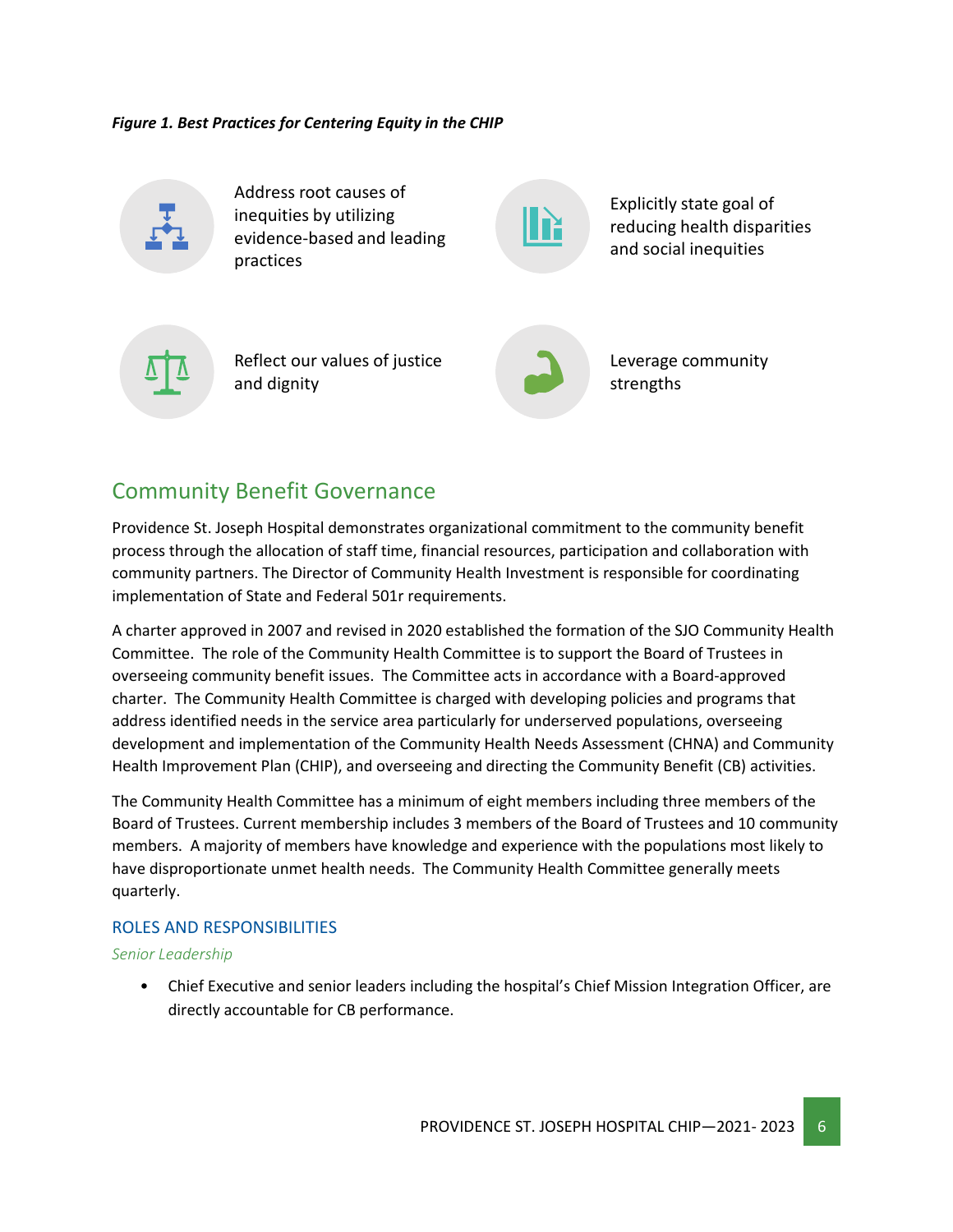#### *Community Health Committee (CHC)*

- CHC serves as an extension of trustees to provide direct oversight for all charitable program activities and ensure program alignment with "Advancing the State of the Art of Community Benefit" (ASACB) Five Core Principles. It includes diverse community stakeholders. Trustee members on CHC serve as 'board level champions.'
- The Committee provides recommendations to the Board of Trustees regarding budget, program targeting and program continuation or revision.

#### *Community Health (CH) Department*

- Manages CB efforts and coordination between CH and Finance departments on reporting and planning.
- Manage data collection, program tracking tools and evaluation.
- Develops specific outreach strategies to access identified Disproportionate Unmet Health Needs (DUHN) populations.
- Coordinates with clinical departments to reduce inappropriate ER utilization.
- Advocates for CB to senior leadership and invests in programs to reduce health disparities.

#### *Local Community*

- Partnership to implement and sustain collaborative activities.
- Formal links with community partners.
- Provide community input to identify community health issues.
- Engagement of local government officials in strategic planning and advocacy on health-related issues on a city, county or regional level.

# <span id="page-6-0"></span>Planning for the Uninsured and Underinsured

Our Mission is to provide quality care to all our patients, regardless of ability to pay. We believe that no one should delay seeking needed medical care because they lack health insurance. That is why Providence St. Joseph Hospital has a Financial Assistance Program (FAP) that provides free or discounted services to eligible patients.

One way Providence St. Joseph Hospital informs the public of FAP is by posting notices. Notices are posted in high volume inpatient and outpatient service areas. Notices are also posted at locations where a patient may pay their bill. Notices include contact information on how a patient can obtain more information on financial assistance as well as where to apply for assistance. These notices are posted in English and Spanish and any other languages that are representative of 5% or greater of patients in the hospital's service area. All patients who demonstrate lack of financial coverage by third party insurers are offered an opportunity to complete the Patient Financial Assistance Application and are offered information, assistance, and referral as appropriate to government sponsored programs for which they may be eligible. For information on our Financial Assistance Program click <https://www.providence.org/obp/ca>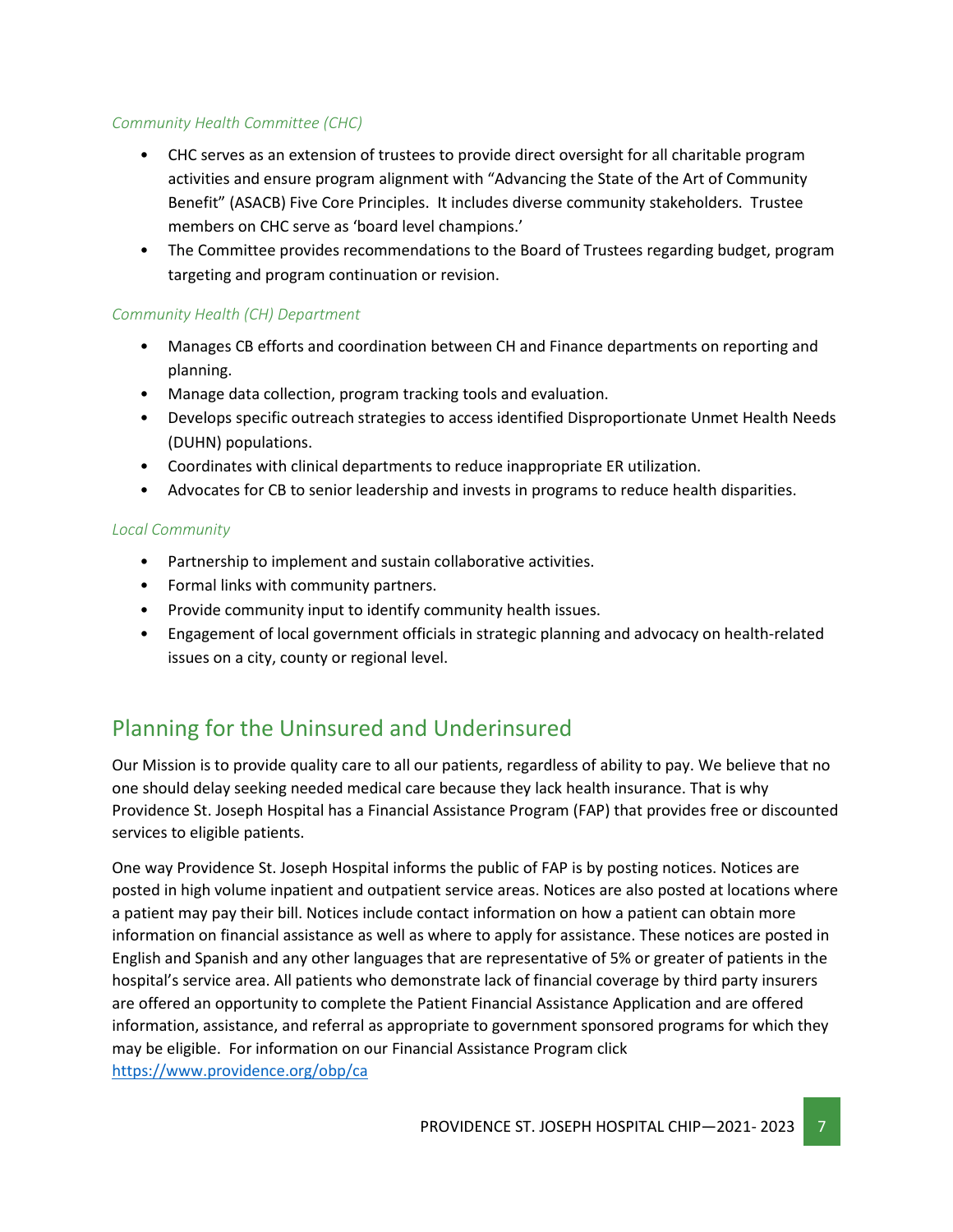# <span id="page-7-0"></span>OUR COMMUNITY

## <span id="page-7-1"></span>Description of Community Served

Providence St. Joseph Hospital's service area is central Orange County and includes a population of approximately 2,590,000 people. The population in SJO's total service area makes up 80% of Orange County.



Of the over 2,590,000 permanent residents of central Orange County, roughly 47% live in the "high need" area, defined by lower life expectancy at birth, lower high school graduation rates, and more households at or below 200% FPL compared to census tracts across the county. For reference, in 2020, 200% FPL represents an annual household income of \$52,400 or less for a family of four. These households are more likely to regularly make spending tradeoffs regarding utilities, rent, groceries, medicine, and other basic expenses.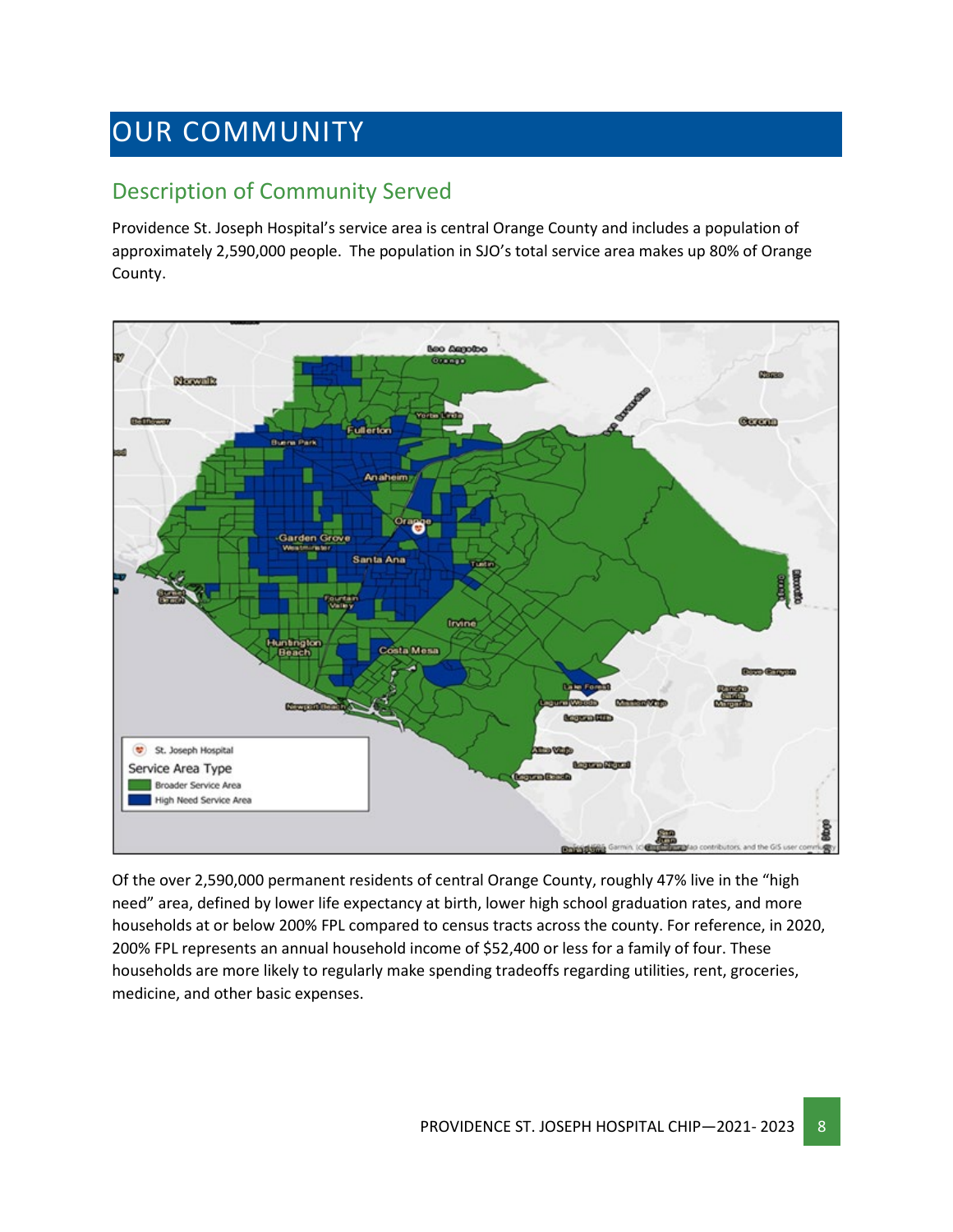# <span id="page-8-0"></span>Community Demographics

#### POPULATION AND AGE DEMOGRAPHICS

Of the over 2,590,000 permanent residents in the total service area, the male-to-female distribution is roughly equal across geographies.

The high need service area has a higher percentage of people under 34 years of age, 61.5%, compared to 47.4% in the broader community.

| Table 1. Demographics Indicators for Orange County Service Area |  |  |
|-----------------------------------------------------------------|--|--|
|                                                                 |  |  |

| <b>Indicator</b>         | <b>Broader Service</b><br>Area | <b>High Need</b><br><b>Service Area</b> | <b>Total Service</b><br>Area | <b>Orange County</b> |
|--------------------------|--------------------------------|-----------------------------------------|------------------------------|----------------------|
| 2019 Total Population    | 1,381,295                      | 1,209,139                               | 2,590,434                    | 3,252,459            |
| <b>Female Population</b> | 50.9%                          | 49.8%                                   | 50.4%                        | 50.5%                |
| Male Population          | 49.1%                          | 50.2%                                   | 49.6%                        | 49.5%                |

POPULATION BY RACE AND ETHNICITY

Individuals identifying as Hispanic had a higher percentage living in high need service areas, 59.1% versus the broader service area, 19.9%. The same was noted for individuals identifying as "other" race, 28.5% versus 7.0%.

People identifying as Asian and white were less likely to live in high need census tracts. For Asians, 19.9% lived in high need service areas and 26.5% in the broader service area. For whites, 44% lived in high need service areas, and 58.9% in the broader community.

#### SOCIOECONOMIC INDICATORS

*Table 2. Income Indicators for Orange County Service Area*

| Indicator                                                                                                                                                            | <b>Broader Service</b><br>Area | <b>High Need</b><br><b>Service Area</b> | <b>Orange County</b> |
|----------------------------------------------------------------------------------------------------------------------------------------------------------------------|--------------------------------|-----------------------------------------|----------------------|
| <b>Median Income</b><br>Data Source: American Community Survey<br>Year: 2019                                                                                         | \$101,892                      | \$60,065                                | \$88,453             |
| <b>Percent of Renter Households with</b><br><b>Severe Housing Cost Burden</b><br>Data Source: American Community Survey<br>Year: Estimates based on 2013 - 2017 data | 23.7%                          | 32.2%                                   | 28.0%                |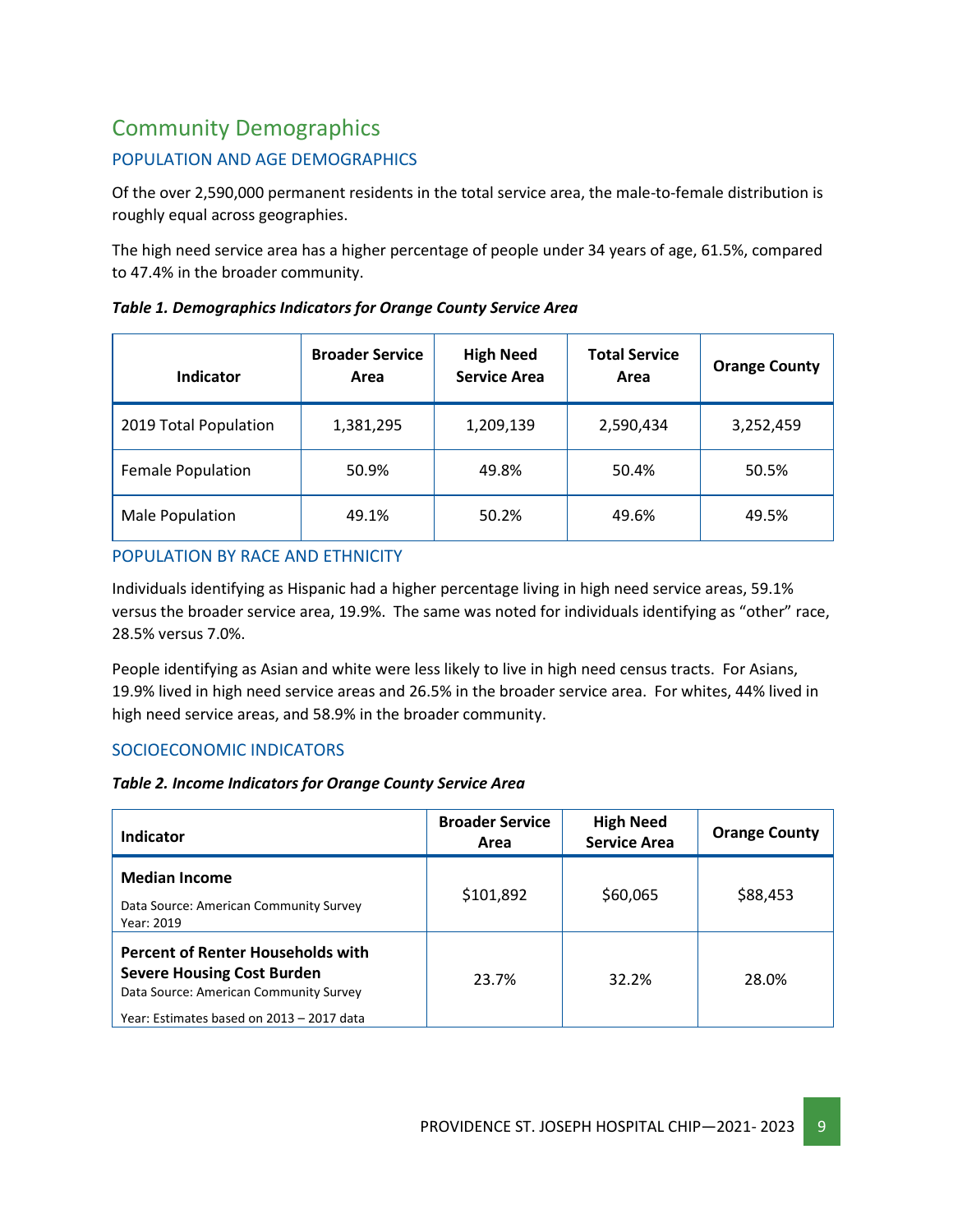The high need service area's median household income is approximately \$40,000 *less than* that of the broader service area, and \$28,000 *less than* the Orange County overall.

Severe housing cost burden is defined as households that spend 50% or more of their income on housing costs. A greater proportion of renter households are severely housing burdened in the high need service area (one out of every three households, 32.2%) in comparison to the broader service area (one out of every four households, 23.7%).

**Full demographic and socioeconomic information for the service area can be found in the 2021 [CHNA](https://www.providence.org/about/annual-report/chna-and-chip-reports) for St. Joseph Hospital of Orange.**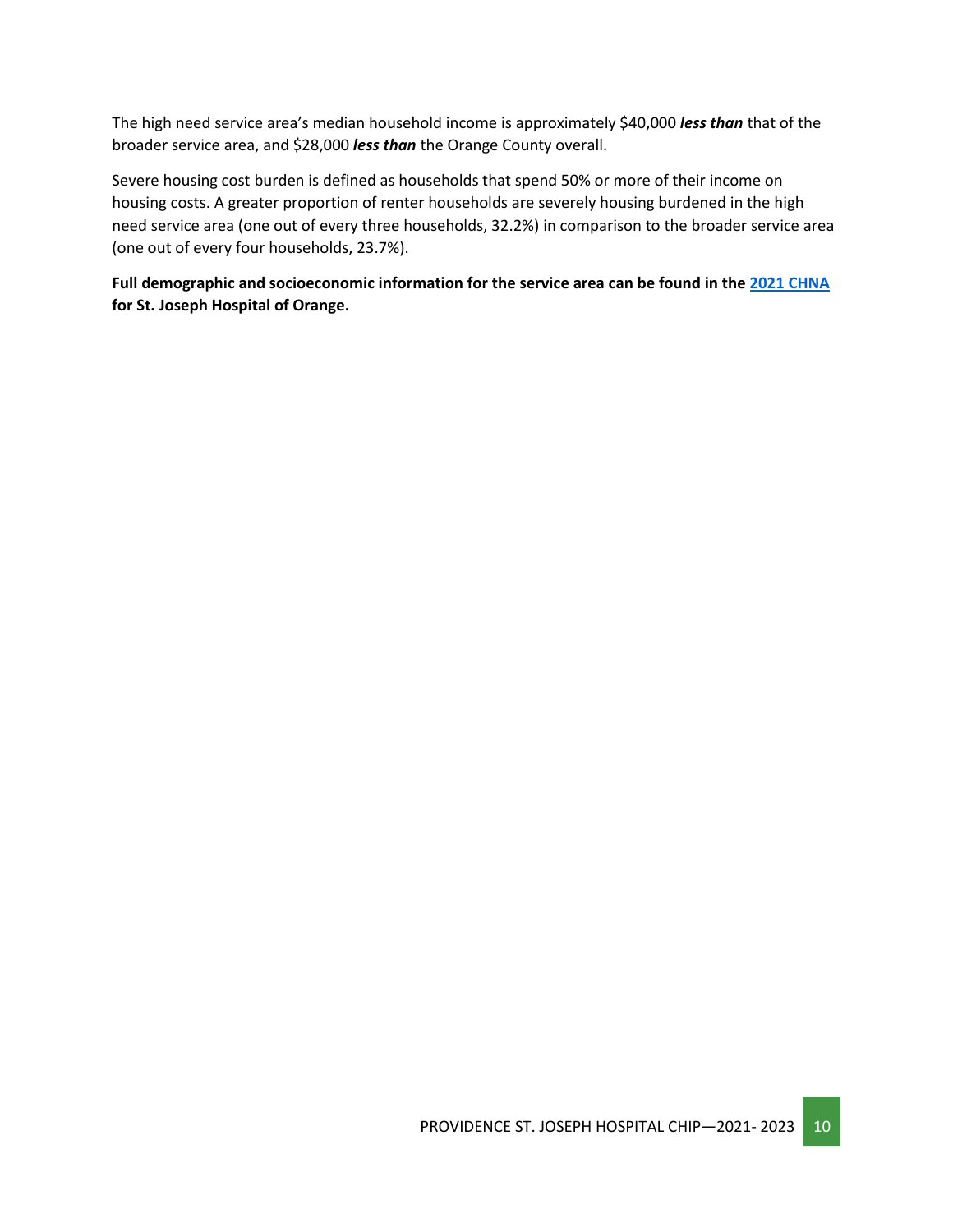# <span id="page-10-0"></span>COMMUNITY NEEDS AND ASSETS ASSESSMENT PROCESS AND RESULTS

### <span id="page-10-1"></span>Summary of Community Needs Assessment Process and Results

Improving the health of our communities is foundational to our Mission and deeply rooted in our heritage and purpose. Our Mission calls us to be steadfast in serving all, with a special focus on our most economically poor and vulnerable neighbors. This core belief drives the programs we build, investments we make, and strategies we implement.

Knowing where to focus our resources starts with our Community Health Needs Assessment (CHNA), an opportunity in which we engage the community every three years to help us identify and prioritize the most pressing needs, assets, and opportunities. The 2021 CHNA was approved by the SJO Community Health Committee on April 6, 2021.

## <span id="page-10-2"></span>Significant Community Health Needs Prioritized

Through a collaborative process engaging Community Health Committee members and the Director of Community Health Investment, the hospital worked from a list of the seventeen (17) health and social needs identified by data from the Orange County Health Improvement Partnership, 2019 Kaiser Permanente CHNA, 2019 University California, Irvine Medical Center CHNA, CalOptima Member Survey, morbidity and mortality data; and hospital-level data. Staff developed a point system to assign each of the seventeen (17) identified needs to gain perspective and develop a hierarchy of which top needs have the potential to offer the highest impact in the High Desert. Each need was listed, and assessed based on the following:

- Trend over time (Getting "Worse" or "Better")
- Impact on low-income or communities of color ("Very High" to "Very Low")
- Are "High Need Areas" worse off than state averages? ("Yes" or "No")
- Opportunity for Impact ("Low" to "Very High")
- Alignment with System Priorities ("Yes" or "No")
- Community Vital Signs Priority ("Yes" or "No")
- Attorney General Requirement ("Yes" or "No")

Based upon the scoring system and discussion, SJO's Community Health Committee identified the following priorities:

#### PRIORITY 1: MENTAL HEALTH

Improved system to access mental health and substance use services to ensure that patients receive care at the appropriate level of care and not in the Emergency Department, reduced mental health stigma in the community and increase in resources for youth.

#### PRIORITY 2: HEALTH CARE ACCESS

Increasing health care access as well as other resources for areas that have the biggest challenges.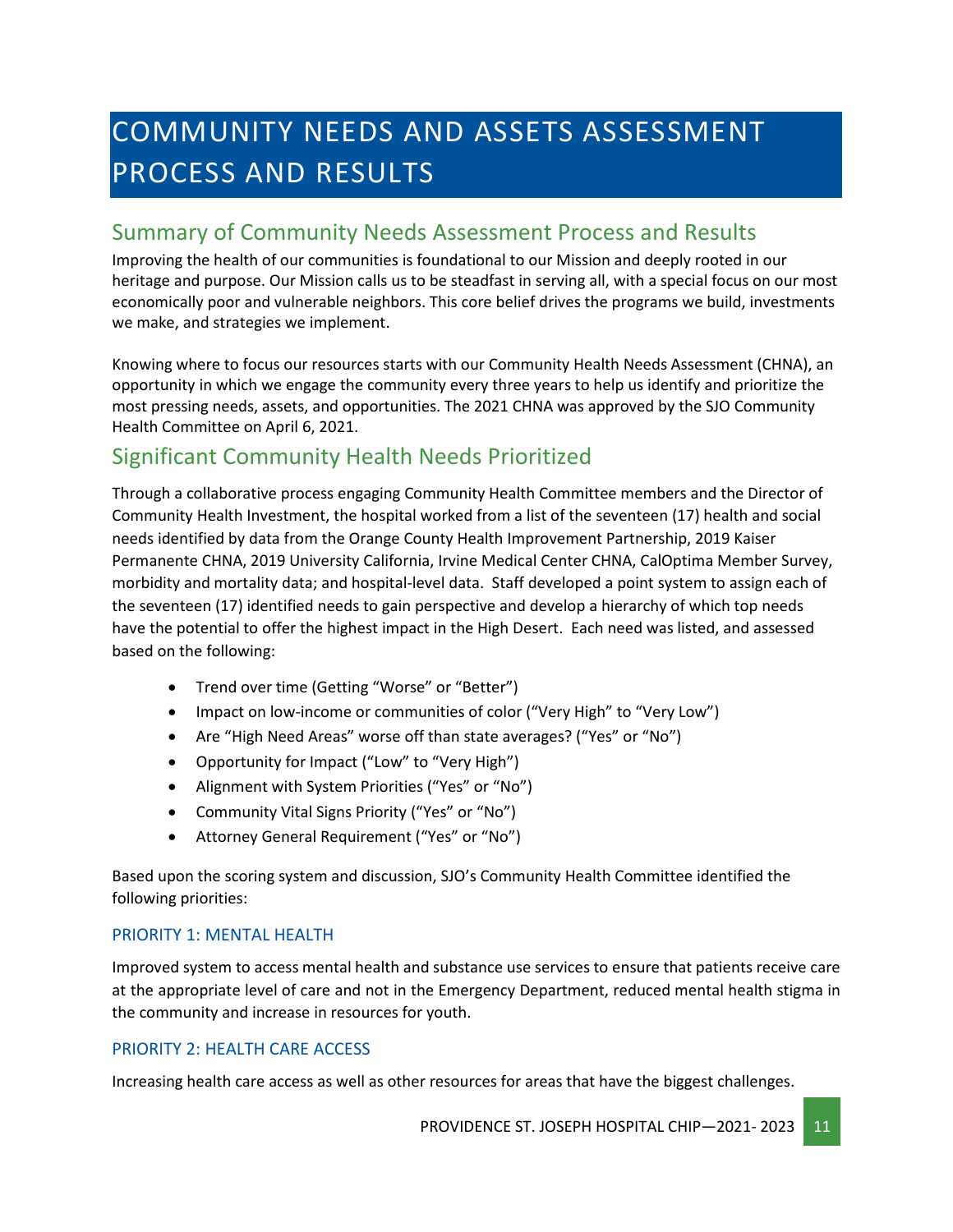#### PRIORITY 3: HOMELESSNESS AND HOUSING

Social determinants of health, like housing, have a substantial impact on health behaviors and health outcomes. Addressing housing instability, housing affordability, and preventing homelessness will improve health in the communities we serve.

### <span id="page-11-0"></span>Needs Beyond the Hospital's Service Program

No hospital facility can address all of the health needs present in its community. We are committed to continuing our Mission partnering with like-minded partners that count with the capacity and expertise to address the needs of Orange County Residents by funding other non-profits through our Care for the Poor program managed by Providence St. Joseph Hospital.

Furthermore, Providence St. Joseph Hospital will endorse local non-profit organization partners to apply for funding through the [St. Joseph Community Partnership Fund. O](http://www.stjhs.org/SJH-Programs/SJH-Community-Partnership-Fund.aspx)rganizations that receive funding provide specific services and resources to meet the identified needs of underserved communities throughout SJO's service areas.

The following community health needs identified in the ministry CHNA will not be address and an explanation is provided below:

- **Obesity/Food Insecurity/Nutrition**: While not identified as a priority in the CHNA, SJO will continue to support the Move More, Eat Healthy Initiative as part of the health equity/racial disparities priority. This initiative also addresses food insecurity and nutrition. SJO donates unused food as part of our efforts to address food insecurity.
- **Economic Issues**: While SJO has not selected economic issues as a top priority, the majority of its community benefit programs are targeted to the low-income population. SJO partners with Orange County Community Action Partnership, the county anti-poverty agency on several initiatives as well as the Intersections Initiative of Central Orange County, a collaborative address workforce in low-income areas. SJO has a policy of a just living wage and in that way serves as a role model for other organizations in the community.
- **Safety**: The declining crime rate has not made this a priority, but SJO participates in local collaboratives that focus on the needs of at-risk youth with a goal to reduce gang involvement and crime.
- **Diabetes**: SJO will continue to work with the OC Health Improvement Partnership which is addressing diabetes in Orange County.
- **Early Childhood Development**: While this did not make the top priorities, the Director, Community Health Investment participates in the Santa Ana Early Learning Initiative which is addressing this issue.
- **Environment/Climate:** [Providence St. Joseph Health has committed to being carbon negative by](https://www.providence.org/about/community-partnerships/work-we-do/government-affairs-and-social-responsibility/environmental-stewardship/our-commitment-to-environmental-transformation)  [2030.](https://www.providence.org/about/community-partnerships/work-we-do/government-affairs-and-social-responsibility/environmental-stewardship/our-commitment-to-environmental-transformation) This effort will involve all hospital staff.
- **Aging Population**: While this is not one of the selected priorities, St. Joseph Hospital partners with the Southern California Council on Aging. Over the past two years, St. Joseph Hospital has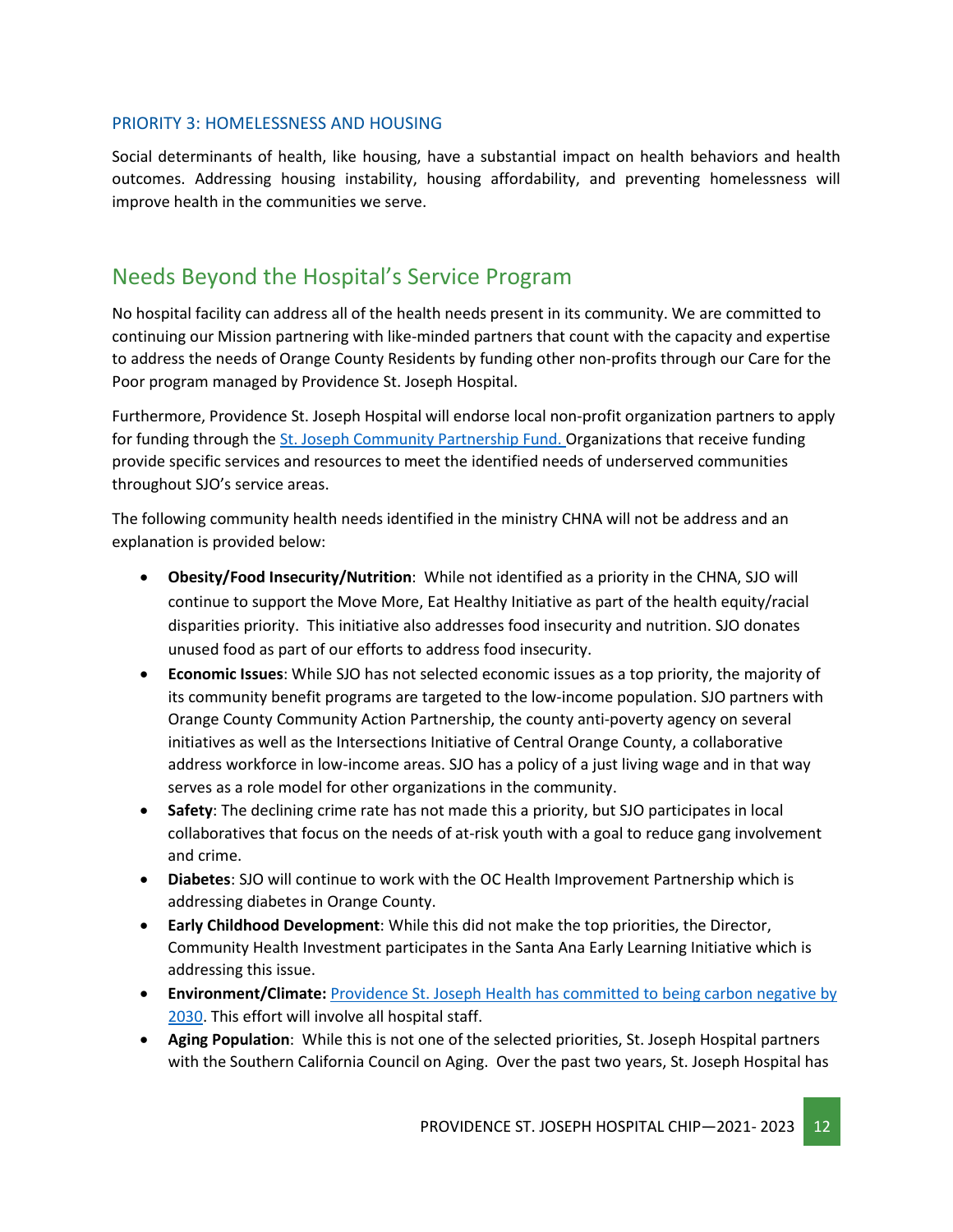funded a program that provides isolated, low-income older adults in central Orange County with social service resources and referrals, mental health services, and a volunteer visiting program.

In addition, St. Joseph Hospital will collaborate with several local organizations that address the aforementioned community needs to coordinate care and referrals to address these unmet needs.

In addition, the hospital will collaborate with local non-profit, like-minded organizations that address the aforementioned community needs to coordinate care and referrals to address these unmet needs.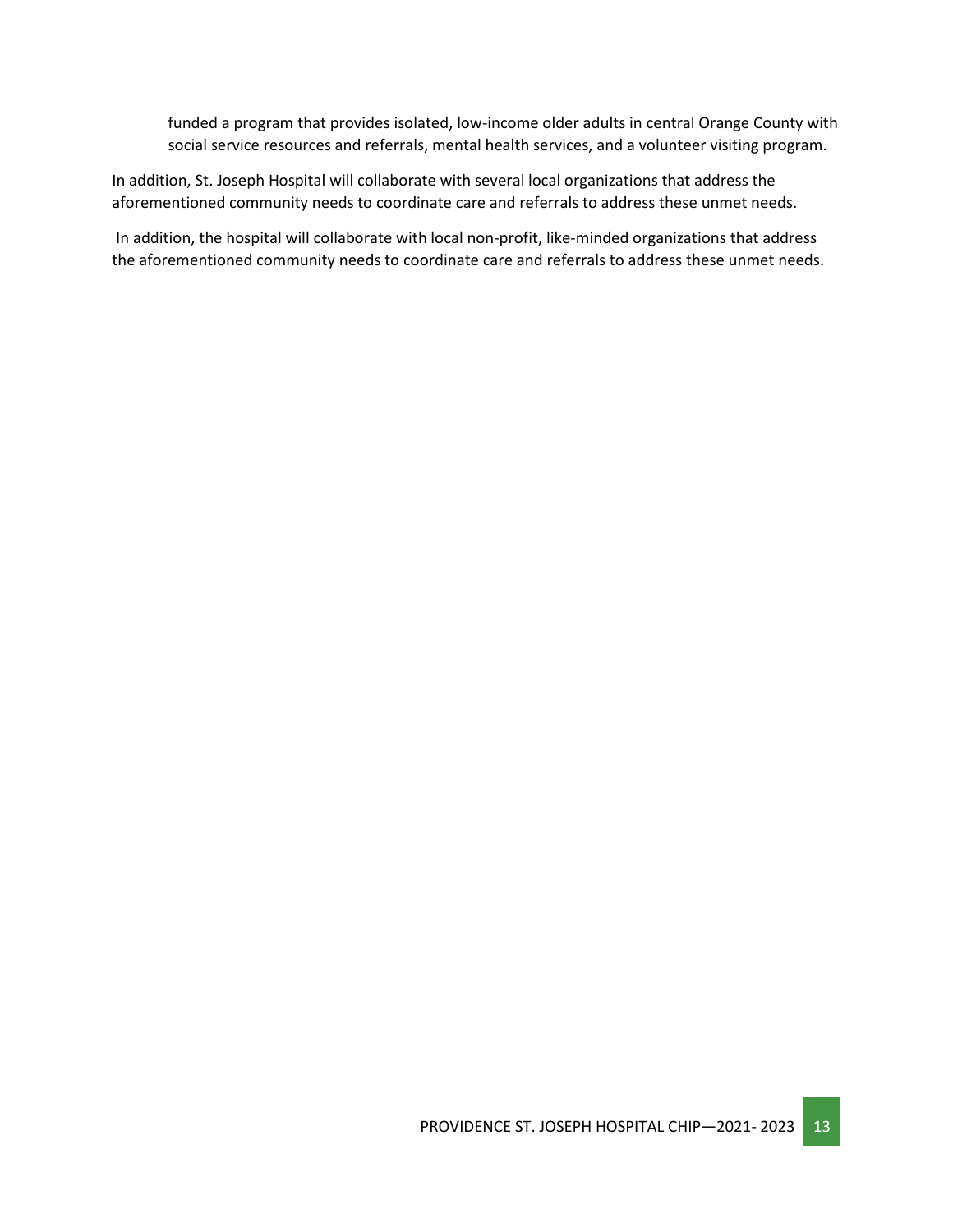# <span id="page-13-0"></span>COMMUNITY HEALTH IMPROVEMENT PLAN

## <span id="page-13-1"></span>Summary of Community Health Improvement Planning Process

Providence St. Joseph Hospital developed a three-year Community Health Improvement Plan (CHIP) to respond to these prioritized needs in collaboration with community partners, considering resources, community capacity, and core competencies. The CHIP process integrated the community input received from over 50 stakeholders at a regional housing/homeless forum, input from the Board of St. Jude Neighborhood Health Centers related to their plans and builds on our mental health partnerships. The 2021-2023 CHIP was approved on October 5, 2021 and made publicly available no later than December 28, 2021.

The 2021-2023 Community Health Improvement Plan (CHIP) process was impacted by the SARS-CoV-2 virus and COVID-19, which has impacted all of our communities. While we have focused on crisis response, it has required a significant re-direction of resources and reduced community engagement in the CHIP process.

This CHIP is currently designed to address the needs identified and prioritized through the 2021 CHNA, though COVID-19 will have substantial impacts on our community needs. These impacts are likely to exacerbate some of the needs identified, and cause others to rise in level of priority. While this is a dynamic situation, we recognize the greatest needs of our community will change in the coming months, and it is important that we adapt our efforts to respond accordingly. We are committed to supporting, strengthening, and serving our community in ways that align with our Mission, engage our expertise, and leverage our Community Benefit dollars in the most impactful ways.

Providence St. Joseph Hospital anticipates that implementation strategies may change and therefore, a flexible approach is best suited for the development of its response to the CHNA. For example, certain community health needs may become more pronounced and require changes to the initiatives identified by SJO in the enclosed CHIP.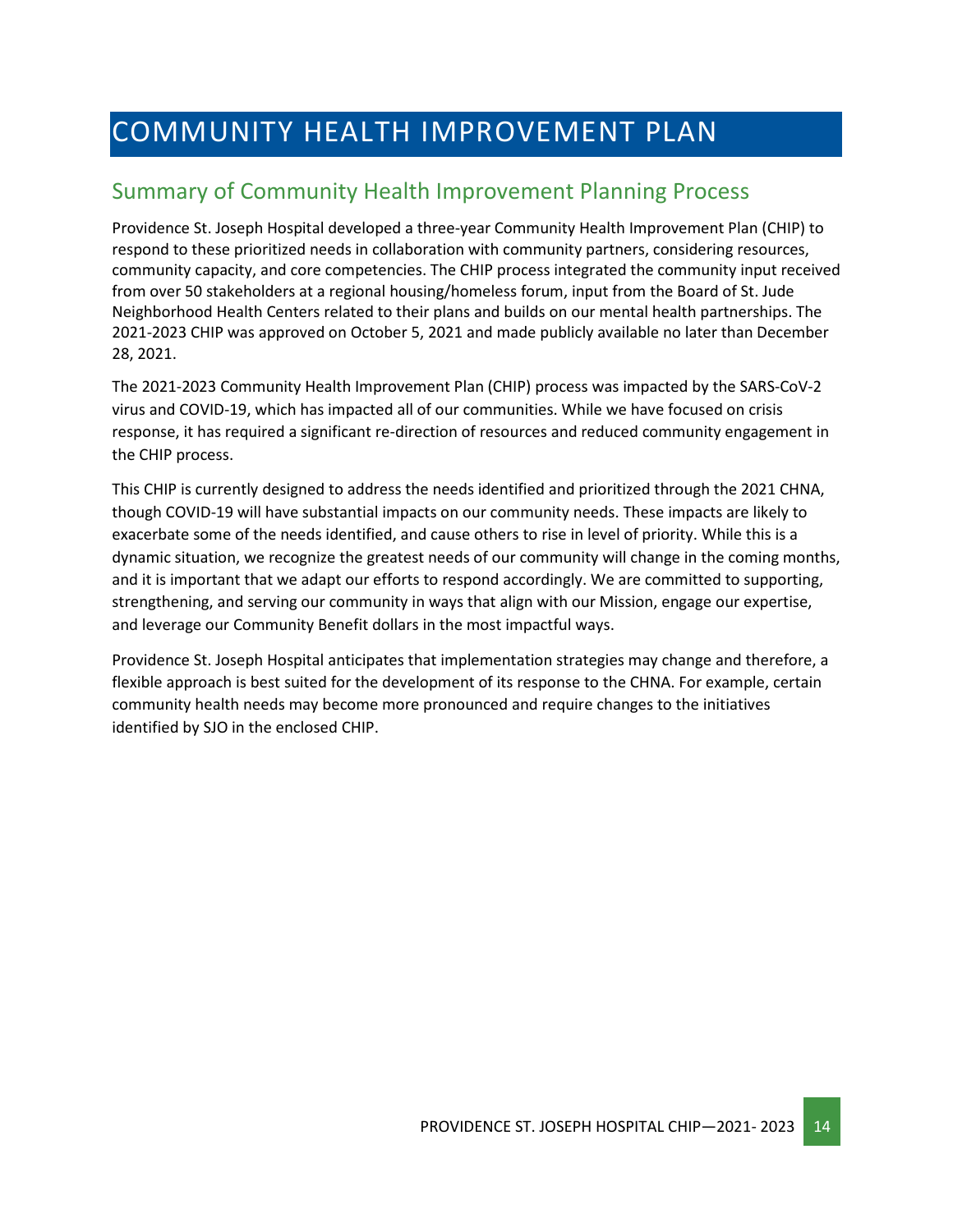# <span id="page-14-0"></span>Addressing the Needs of the Community: 2021- 2023 Key Community Benefit Initiatives and Evaluation Plan

COMMUNITY NEED ADDRESSED #1: MENTAL HEALTH & SUBSTANCE USE DISORDERS

#### *Initiative Name*

Mental Health and Substance Use Disorders

#### *Population Served*

Communities living in central Orange County

#### *Long-Term Goal(s)/ Vision*

Improved system to access mental health and substance use services to ensure that patients receive at the appropriate level of care and not in the Emergency Department, reduced mental health stigma in the community and increase resources for youth.

| <b>Strategy</b>                                                                                                                                                                                                                                                               | <b>Population</b><br><b>Served</b>                                                 | <b>Strategy</b><br><b>Measure</b>                                        | <b>Baseline</b>                                                                                                              | 2023 Target                         |
|-------------------------------------------------------------------------------------------------------------------------------------------------------------------------------------------------------------------------------------------------------------------------------|------------------------------------------------------------------------------------|--------------------------------------------------------------------------|------------------------------------------------------------------------------------------------------------------------------|-------------------------------------|
| Participate in the<br><b>Be Well Clinical</b><br><b>Campus Steering</b><br>Committee and<br>ensure strong<br>referral protocols<br>are in place to<br>reduce<br>inappropriate ED<br>visits for mental<br>health and<br>substance use<br>and to decrease<br>ED length of stay. | Patients with<br>mental health<br>and substance<br>use disorders                   | % reduction in<br>ED visits for<br>mental health<br>and substance<br>use | 3,280 avoidable<br>ED visits related<br>to behavioral<br>health (including<br>mental health<br>and substance<br>use) in 2019 | 30% reduction from<br>2019 baseline |
| <b>Implement MAT</b><br>Program in<br>Emergency<br>Department.                                                                                                                                                                                                                | Patients with<br>Opioid Use<br><b>Disorders</b>                                    | # of patients<br>receiving MAT<br>services in ED                         | 5                                                                                                                            | 60 per year                         |
| Adapt the Each<br><b>Mind Matters</b><br>Campaign/<br>Promise to Talk in                                                                                                                                                                                                      | Latinas and their<br>households with<br>low incomes and<br>Vietnamese<br>community | # of residents<br>active on the<br><b>EMM/PTT</b> social<br>media site   | 12,898 in FY20                                                                                                               | 20,000                              |

#### *Table 3. Strategies and Strategy Measures for Addressing Mental Health*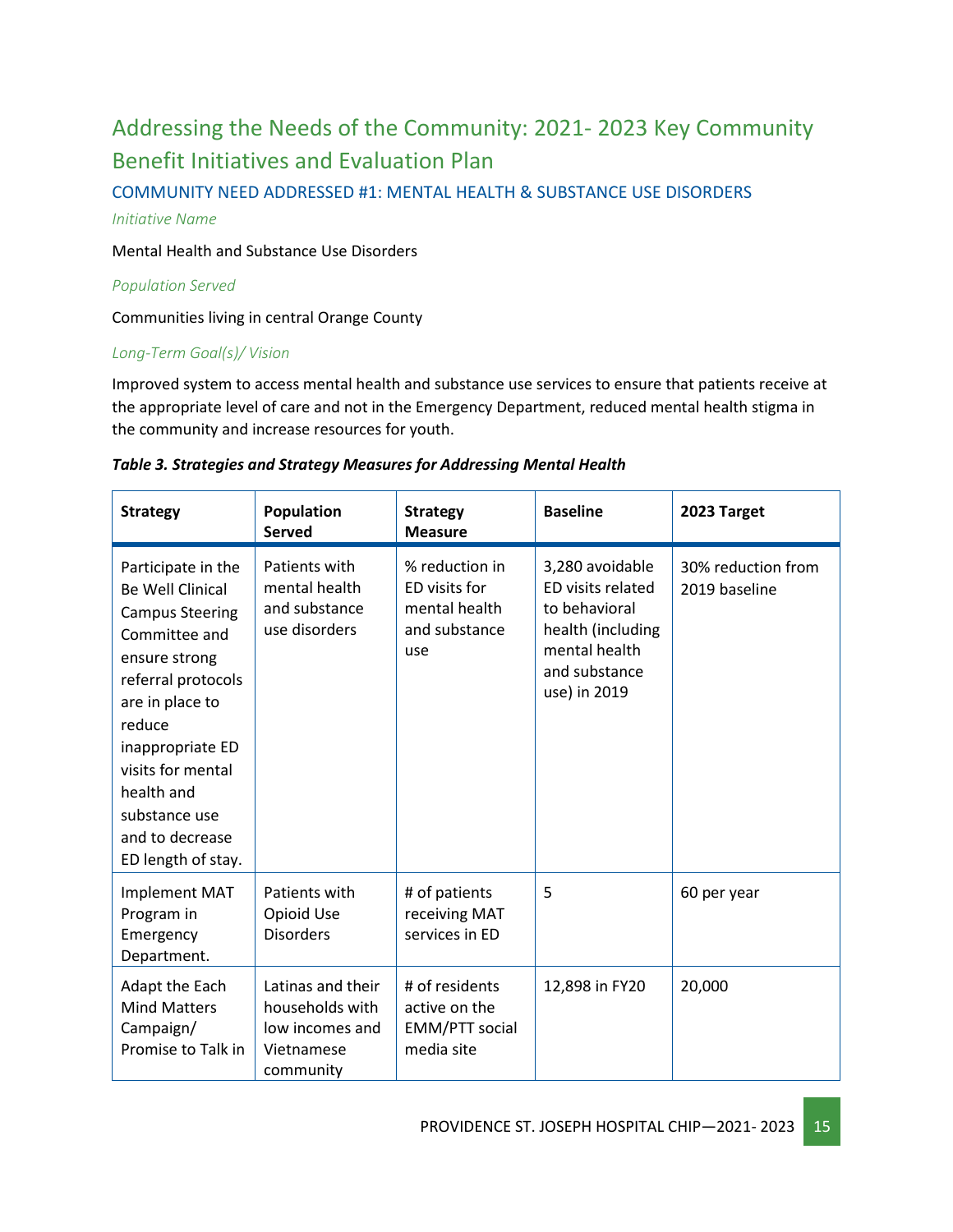| response to<br>COVID <sub>19</sub>                                                                |                                                                  |                                                                           |            |                                    |
|---------------------------------------------------------------------------------------------------|------------------------------------------------------------------|---------------------------------------------------------------------------|------------|------------------------------------|
| Implement<br>Work2Be Well<br>Program                                                              | Middle and high<br>school students                               | # of schools<br>engaged in<br>Work2Be Well in<br>Central Orange<br>County | 0          | 1 School District (2-4<br>schools) |
| Partner with<br>mental health<br>organizations to<br>advocate for<br>mental health<br>legislation | Persons with<br>mental illness<br>and Substance<br>Use Disorders | # of bills passed                                                         | <b>TBD</b> | <b>TBD</b>                         |

#### *Evidence Based Sources*

Preventing Drug Use among Children and Adolescents (In Brief) Prevention Principles

[https://www.drugabuse.gov/publications/preventing-drug-use-among-children](https://www.drugabuse.gov/publications/preventing-drug-use-among-children-adolescents/prevention-principles)[adolescents/prevention-principles](https://www.drugabuse.gov/publications/preventing-drug-use-among-children-adolescents/prevention-principles)

<https://theathenaforum.org/CSAPprinciples>

#### *Resource Commitment*

\$250,000 to \$300,000 per year for Each Mind Matters, Work2Be Well, Chemical Dependency Counselor and other mental health strategies.

#### *Key Community Partners*

Be Well OC; St. Joseph Emergency Medical Group; St. Jude Medical Center, Mission Hospital; PSJH Work2Be Well; Westbound Communications; Orange County Mental Health; St. Jude Neighborhood Health Centers; Santa Ana Unified School District.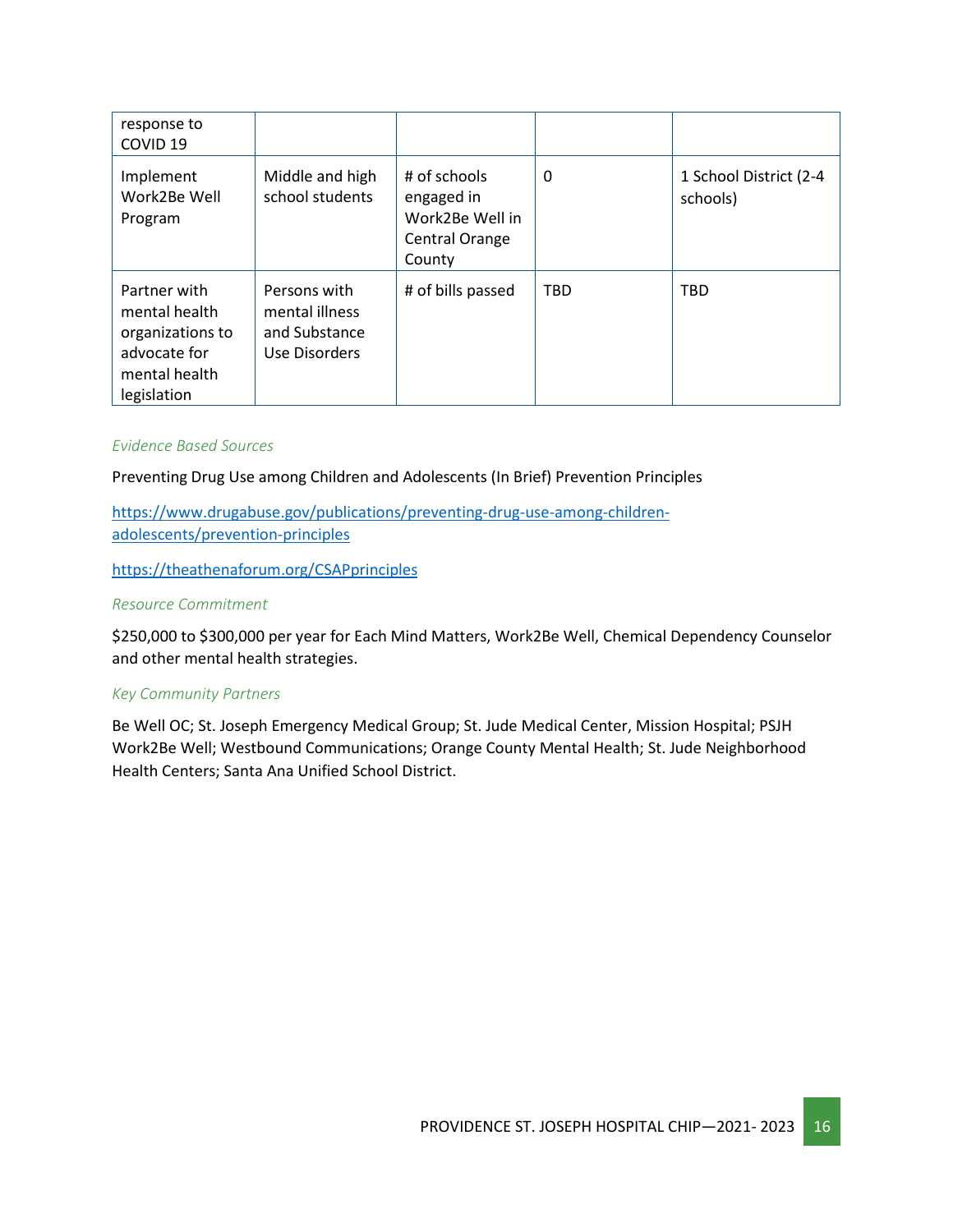#### COMMUNITY NEED ADDRESSED #2: LACK OF ACCESS TO CARE

*Initiative Name*

#### Access to Health Care

#### *Population Served*

Uninsured and underinsured communities in Central Orange County

#### *Long-Term Goal(s)/ Vision*

Increase the number of primary care, dental care, vision, and mental health visits

#### *Table 4. Strategies and Strategy Measures for Addressing Access to Care*

| <b>Strategy</b>                                                                                 | <b>Population Served</b>                                        | <b>Strategy</b><br><b>Measure</b>                                                                     | <b>Baseline</b>      | 2023 Target                                                                                             |
|-------------------------------------------------------------------------------------------------|-----------------------------------------------------------------|-------------------------------------------------------------------------------------------------------|----------------------|---------------------------------------------------------------------------------------------------------|
| <b>Expand health</b><br>services at La<br>Amistad Health<br>Center                              | <b>Central Orange County</b><br>communities with low<br>incomes | % increase in<br>visits for primary,<br>dental, vision, &<br>mental health                            | 22,204               | <b>TBD</b><br>(subsequent<br>Medi-Cal<br>expansion to<br>individuals over<br>50 years,<br>undocumented) |
| Expand<br>Obstetrics<br>Program at La<br>Amistad Health<br>Center                               | Medi-Cal pregnant<br>women who have low<br>incomes              | # of patients<br>receiving<br>prenatal care<br>visits at La<br>Amistad in 2021<br>and 2022            | 2021-75<br>2022-120  | 140                                                                                                     |
| Open Main<br>Street Women's<br><b>Health Site</b>                                               | Medi-Cal pregnant<br>women who have low<br>incomes              | # of patients<br>receiving<br>prenatal care<br>visits at Main<br>Street Women's<br><b>Health Site</b> | <b>TBD</b>           | <b>TBD</b>                                                                                              |
| Integrate virtual<br>visits into clinic<br>operations as a<br>way to reduce<br>barriers to care | Low income, uninsured<br>and underinsured<br>persons            | % increase in<br>virtual visits at La<br>Amistad                                                      | 0 before<br>COVID-19 | 40% of visits                                                                                           |
| Provide ED<br>Navigator to<br>prevent<br>avoidable visits                                       | ED and hospital Medi-<br>Cal patients at St.<br>Joseph Hospital | # of ED patients<br>referred to<br>appropriate care<br>setting                                        | (~pre-COVID)<br>705  | 825                                                                                                     |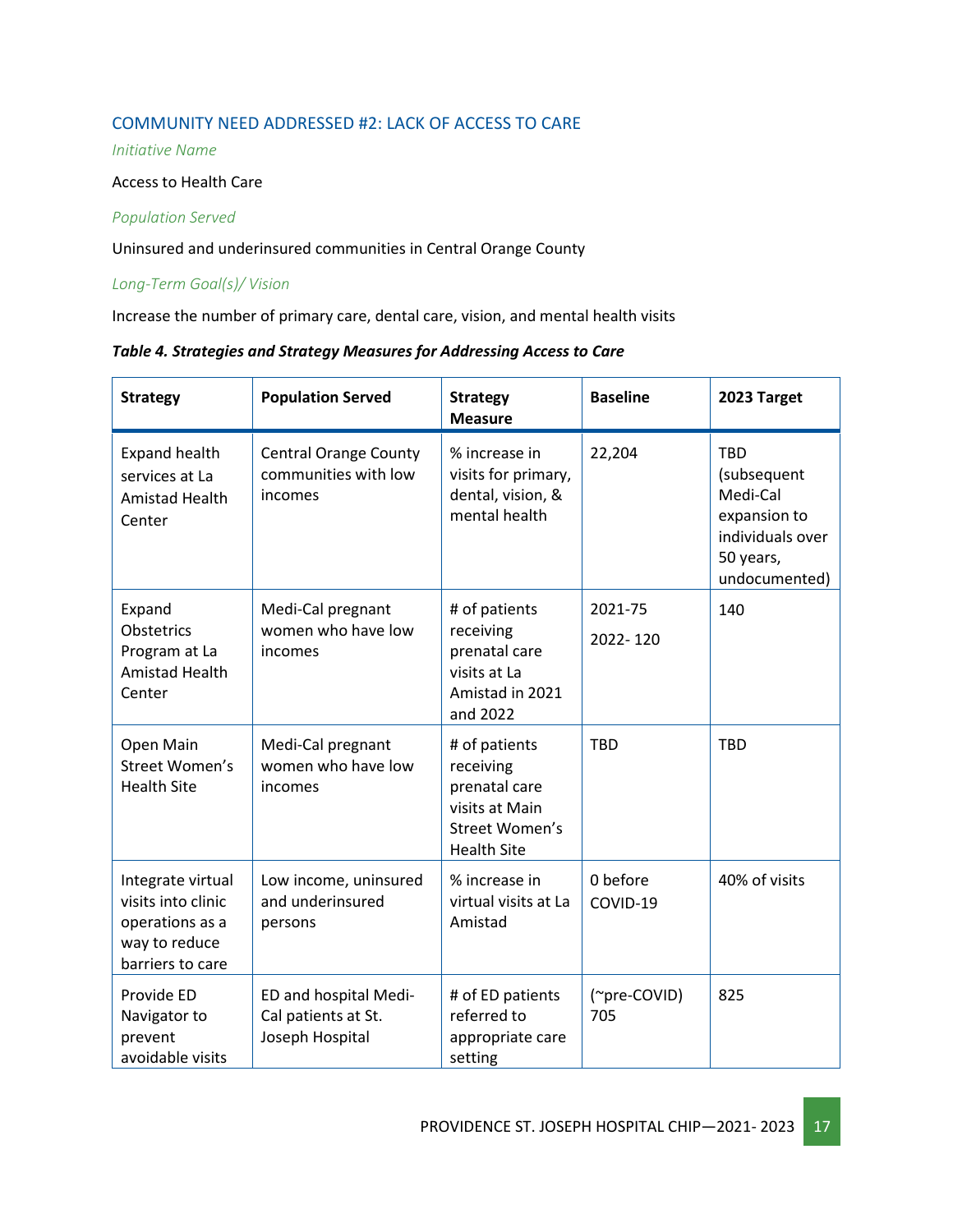| Expand<br><b>Transitional Care</b><br>Clinic                                                   | Uninsured/underinsured<br>hospital patients who<br>need post-hospital care<br>outpatient visits | # of patients who<br>receive post-<br>hospital care<br>outpatient visits<br>and secure a<br>medical home | 495                                                                              | 600        |
|------------------------------------------------------------------------------------------------|-------------------------------------------------------------------------------------------------|----------------------------------------------------------------------------------------------------------|----------------------------------------------------------------------------------|------------|
| Advocate to<br>expand MediCal<br>to<br>undocumented<br>populations<br>currently not<br>covered | Undocumented<br>immigrants                                                                      | Passage of<br>expansion of<br>MediCal<br>eligibility for<br>persons who are<br>undocumented              | 1 expansion<br>policy passed<br>by State<br>legislature<br>effective May<br>2022 | <b>TBD</b> |

*Evidence Based Sources*

County Health Rankings and Roadmap: Access to Care- Policies and Programs that Work

#### *Resource Commitment*

\$1.4 million in capital and operating support to SJNHC and \$1 million per year for all access initiatives in 2022 and 2023

#### *Key Community Partners*

St. Jude Neighborhood Health Centers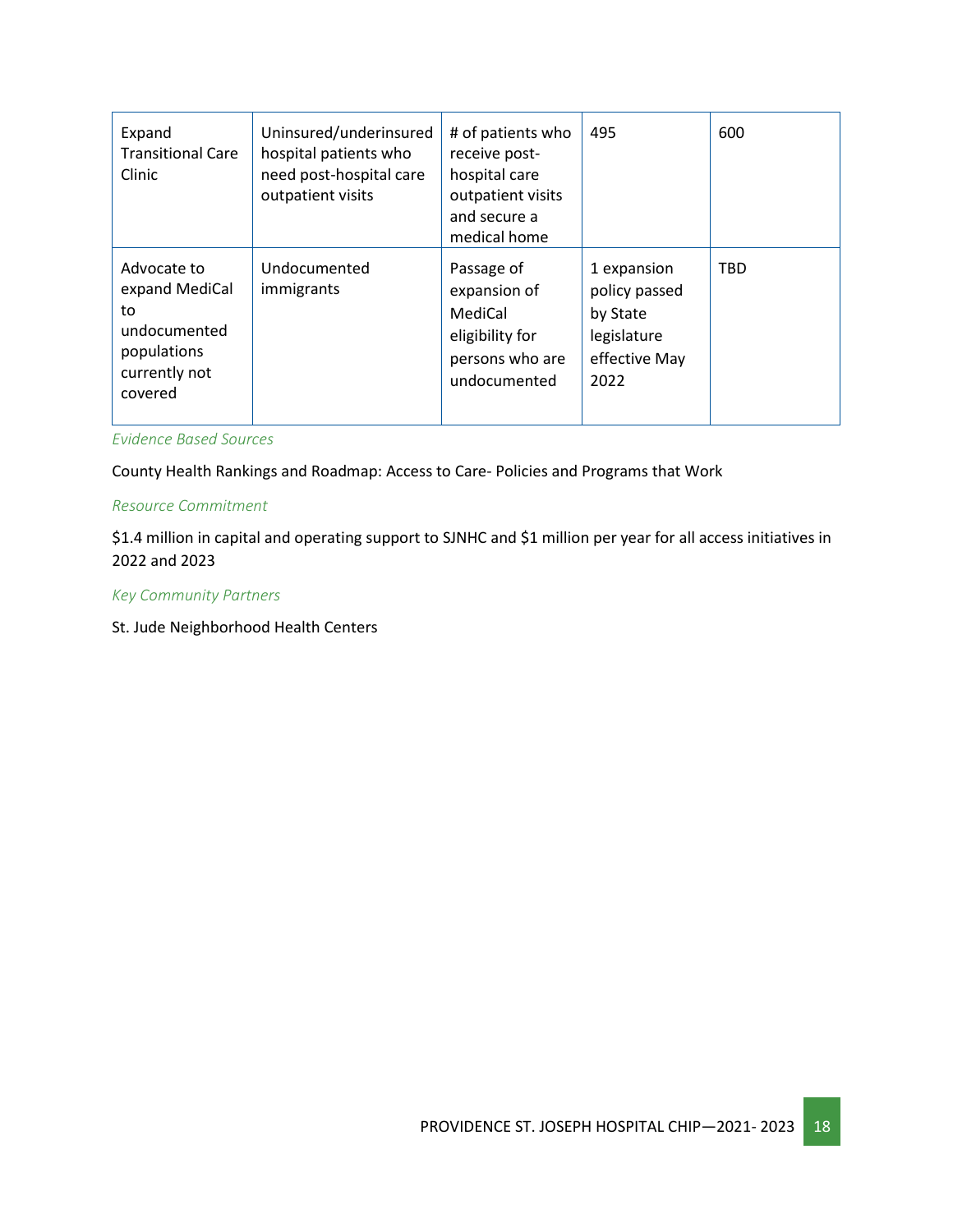#### COMMUNITY NEED ADDRESSED #3: HOMELESSNESS AND AFFORDABLE HOUSING

#### *Initiative Name*

#### Homelessness and Housing

#### *Population Served*

Homeless population and low-income residents in Central Orange County

#### *Long-Term Goal(s)/ Vision*

Reduce chronic homelessness, increase the number of affordable housing units and strengthen affordable housing policies in the 2021-2028 housing elements.

#### *Table 5. Strategies and Strategy Measures for Addressing Homelessness and Affordable Housing*

| <b>Strategy</b>                                                                                                                                                                             | Population<br><b>Served</b>                                          | <b>Strategy Measure</b>                                                                                                                                  | <b>Baseline</b>                                  | 2023 Target   |
|---------------------------------------------------------------------------------------------------------------------------------------------------------------------------------------------|----------------------------------------------------------------------|----------------------------------------------------------------------------------------------------------------------------------------------------------|--------------------------------------------------|---------------|
| Train a minimum of 100<br>additional housing<br>champions in Central<br>Orange County cities                                                                                                | Residents                                                            | # of housing<br>champions trained<br>in Central Orange<br>County                                                                                         | 151                                              | 251           |
| Engage with housing<br>champions in local city<br>housing element to<br>promote stronger<br>policies in the 2021-2028<br>housing elements that<br>will result in more<br>affordable housing | Resident<br>engagement with<br>Planning and City<br>Council          | # of cities with<br>inclusionary<br>housing ordinances<br>and other strong<br>policies promoting<br>affordable housing<br>in Central OC                  | 0                                                | 3             |
| Support the approval of<br>affordable housing<br>projects in the pipeline<br>so that at least 200 new<br>units are built by 2023 in<br><b>Central Orange County</b>                         | Advocacy with<br>Planning<br>Commissions and<br><b>City Councils</b> | # of affordable<br>housing units built<br>by 2023 in Central<br><b>OC</b>                                                                                | $\Omega$                                         | 200           |
| Continue homeless<br>navigation program and<br>implement best practices<br>identified in the region                                                                                         | People<br>experiencing<br>chronic<br>homelessness                    | Decrease in the<br>number of days<br>patients<br>experiencing<br>homelessness are<br>in the hospital<br>beyond what is<br>medically<br>necessary without | 70 total days<br>for all<br>patients<br>combined | 40 total days |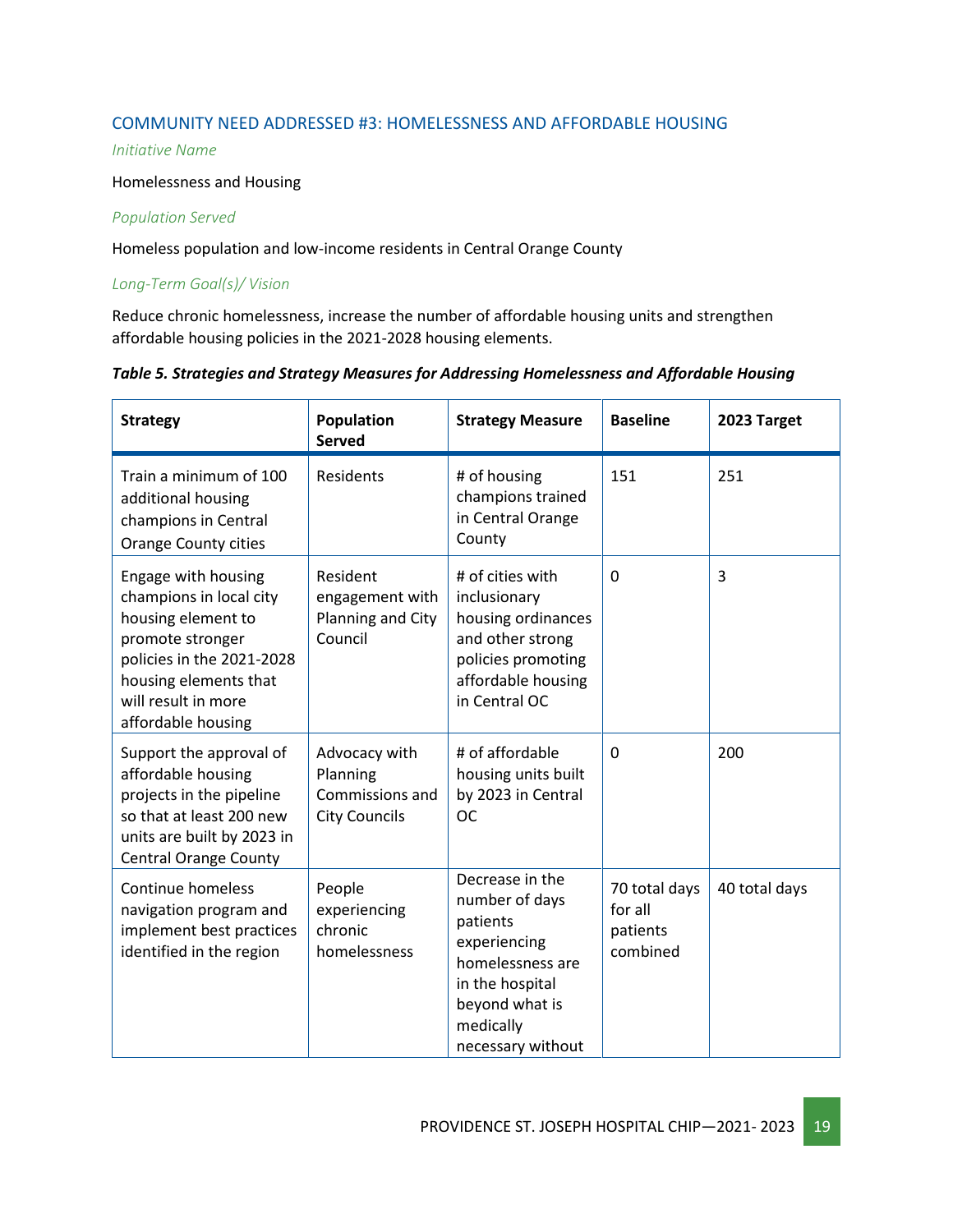|                                                                                                                                                                                                                 |                                                               | an appropriate<br>place to discharge                                     |          |   |
|-----------------------------------------------------------------------------------------------------------------------------------------------------------------------------------------------------------------|---------------------------------------------------------------|--------------------------------------------------------------------------|----------|---|
| Influence Cal Optima (Cal<br>Aim Program clients) to<br>add additional in lieu<br>services to support the<br>needs of persons<br>experiencing<br>homelessness that are<br>being discharged from<br>the hospital | Cal Optima<br>members who<br>are experiencing<br>homelessness | # of in lieu services<br>provided by Cal<br>Optima for CalAim<br>clients | $\Omega$ | 5 |

#### *Evidence Based Sources*

Center for Evidenced Based Solutions on Homelessness: Chronic Homelessness [www.evidenceonhomelessness.com](http://www.evidenceonhomelessness.com/)

Evidence Based Interventions to Address Homelessness; Utah State Legislature Issue Brief 2018

#### *Resource Commitment*

\$405,000 is budgeted in 2021 and 2022 to support this effort and our partners, which include one homeless navigator and grants to partner organizations

#### *Key Community Partners*

The Kennedy Commission; United Way OC; YIMBY, Habitat for Humanity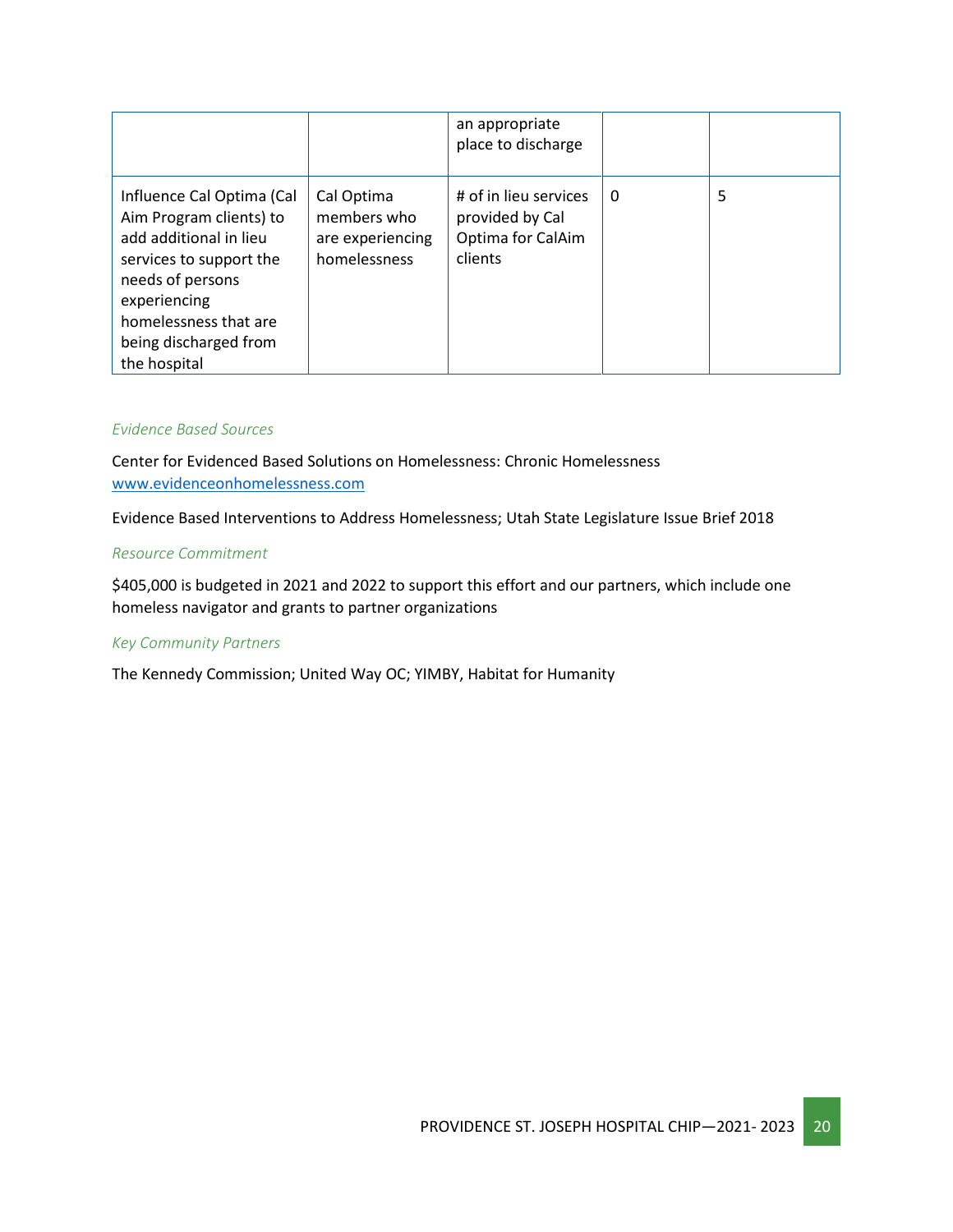# <span id="page-20-0"></span>Other Community Benefit Programs and Evaluation Plan

*Table 6. Other Community Benefit Programs in Response to Community Needs*

| <b>Initiative (Community</b><br><b>Need Addressed)</b> | <b>Program Name</b>                                                      | <b>Description</b>                                                                                               | <b>Population Served</b><br>(Low Income,<br><b>Vulnerable or Broader</b><br>Community) |
|--------------------------------------------------------|--------------------------------------------------------------------------|------------------------------------------------------------------------------------------------------------------|----------------------------------------------------------------------------------------|
| Access to health screening                             | Taller San Jose Hope<br>Builders pre-<br>employment<br>screening program | Provide pre-<br>employment<br>screening and<br>vaccines to teens and<br>young adults                             | Low-Income                                                                             |
| Transportation                                         | <b>Taxi Vouchers</b>                                                     | Provide<br>transportation<br>support to ED and<br>inpatient population                                           | Low-Income                                                                             |
| <b>Postpartum Services</b>                             | Post-partum<br>Depression<br>Comprehensive<br><b>Services</b>            | Provide screening<br>and treatment to<br>women referred                                                          | <b>Broader Community</b>                                                               |
|                                                        | Mother/Baby<br><b>Assessment Center</b>                                  | Provide physical and<br>psycho-social<br>assessment of<br>mother and baby                                        | <b>Broader Community</b>                                                               |
| Food Insecurity                                        | Meals On Wheels<br>Program                                               | Provide meals to<br>seniors and disabled<br>persons                                                              | <b>Broader Community</b>                                                               |
| <b>Access to Prescriptions</b>                         | <b>Pharmacy Meds</b><br>Program                                          | Provide needed Rx to<br>patients upon<br>discharge from the<br>hospital                                          | Low-Income                                                                             |
| <b>Access to Social Services</b><br>and Resources      | <b>Senior Visitation</b><br>Program                                      | Provide vulnerable<br>and isolated seniors<br>visits by a CLSW to<br>assess needs,<br>resources and<br>referrals | Low-Income                                                                             |